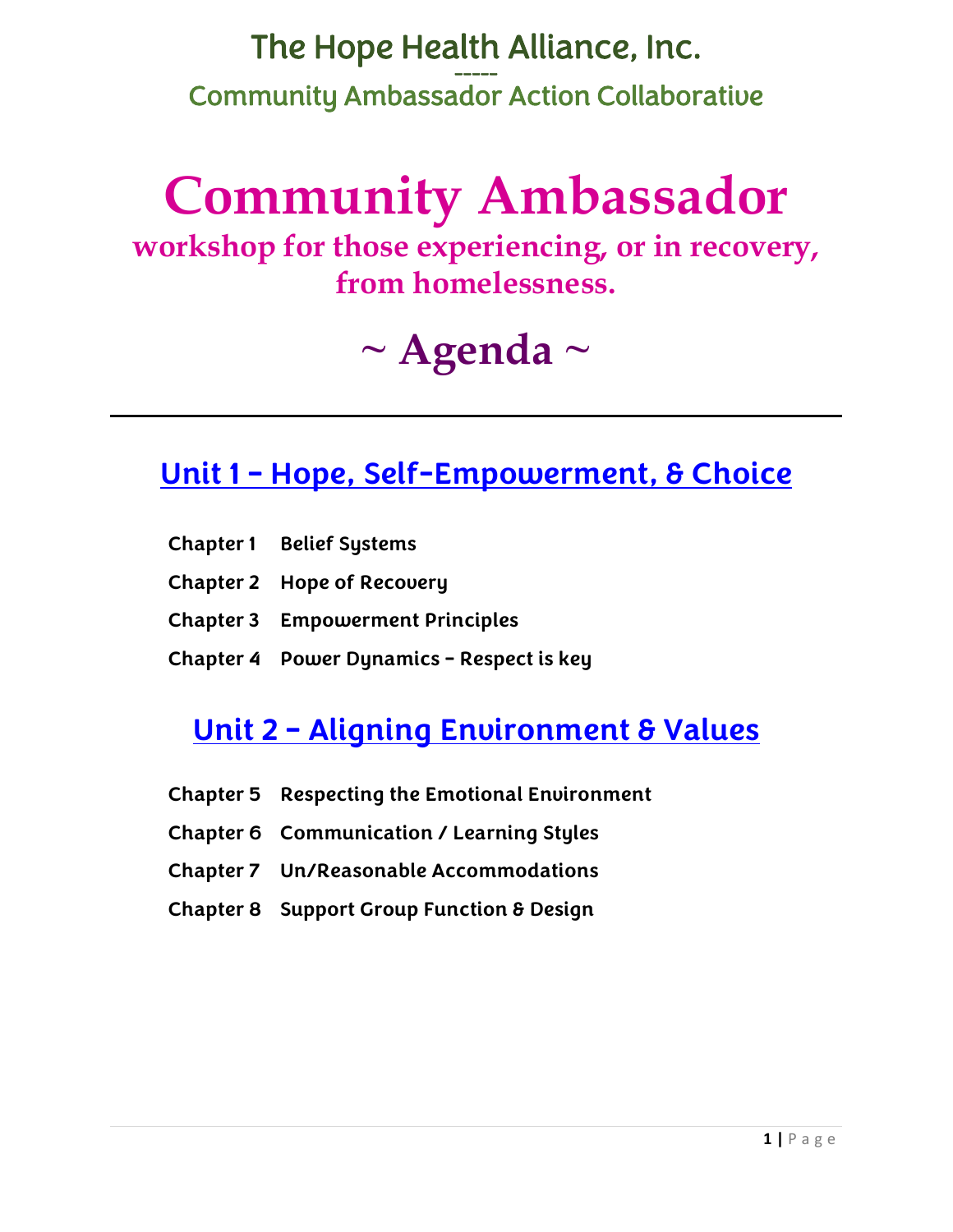## The Hope Health Alliance, Inc. Community Ambassador Action Collaborative

#### **Unit 3 – Leadership**

- **Chapter 9 Defining Leadership**
- **Chapter 10 Qualities of Effective Leaders**
- **Chapter 11 Responsibilities of Leaders**
- **Chapter 12 Functions of Leaders**

#### **Unit 4 – Voice for a Cause**

- **Chapter 13 Defining Advocacy**
- **Chapter 14 Peer Advocacy**
- **Chapter 15 Community / Systems Advocacy**
- **Chapter 16 Canvassing**
- **Chapter 17 Non-profits - Lobbying & Educating policymakers**
- **Chapter 18 Letters to the Editor**